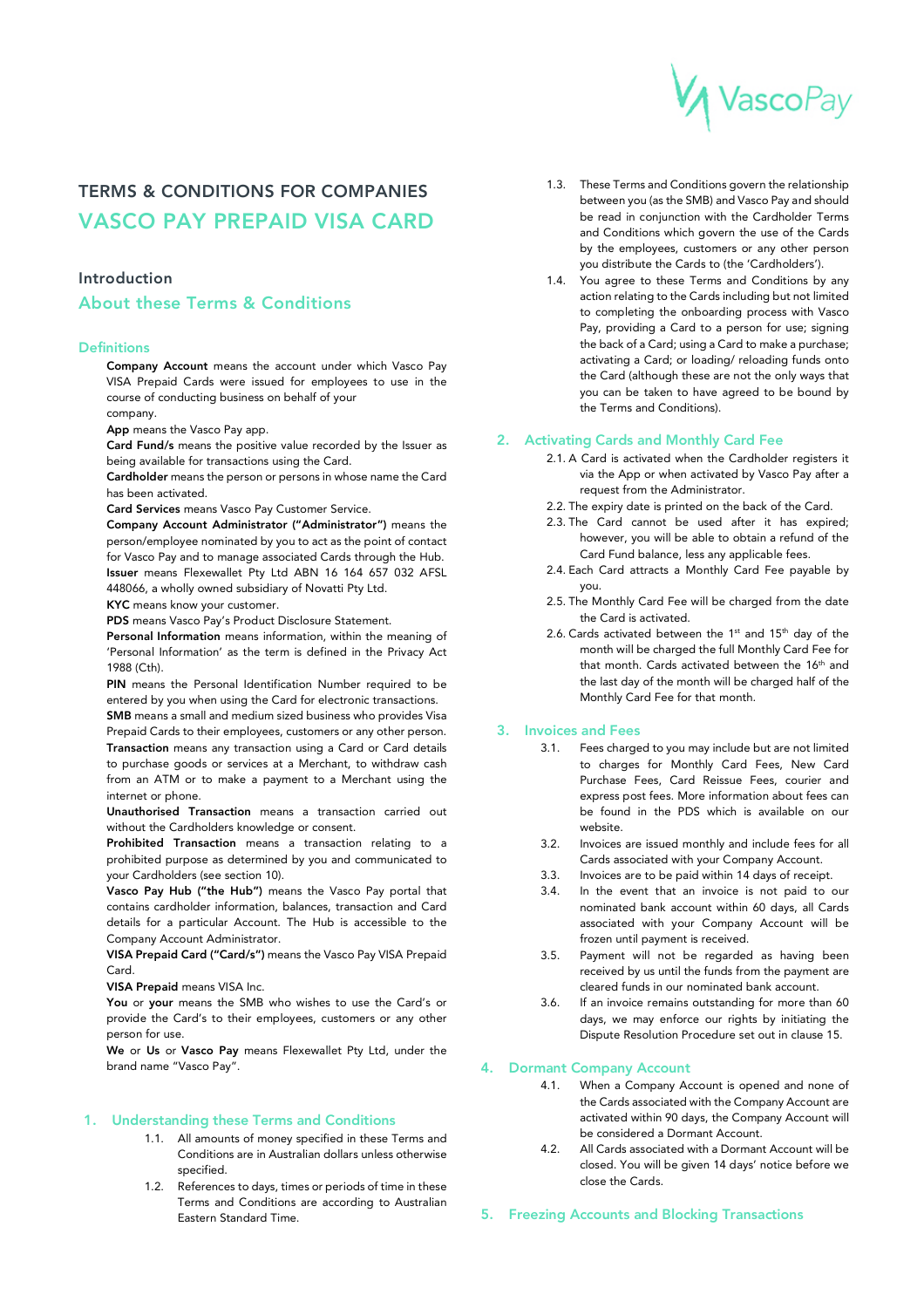

- 5.1. You agree that we may freeze your Cards at our discretion at any time without liability and without providing you with a reason for doing so.
- 5.2. You agree that we may delay, block or refuse to process any transaction without incurring any liability if we suspect that the transaction:
	- a) may breach any laws or regulations in Australia or in any other country;
	- b) involves any person (natural, corporate or governmental) that is itself sanctioned or is connected, directly or indirectly, to any person that is sanctioned under economic and trade sanctions imposed by the United States Office of Foreign Assets Control, United Nations, the European Union or any country; or
	- c) may directly or indirectly involve the proceeds of, or be applied for the purposes of, any unlawful conduct.

#### 6. Communication

- 6.1. Cardholders should contact the Administrator with queries about their Card. If the Administrator cannot resolve the issue, then the Administrator should contact us. We cannot speak directly to Cardholders.
- 6.2. We will only provide Company Account information and take instructions from the Administrator.
- 6.3. You accept that under or in accordance with these Terms and Conditions, we can send you and the Cardholders written notices or other correspondence either:
	- a) by writing to you at your last known postal address;
	- b) by sending it to you directly or leaving it at your last known postal address;
	- c) by electronic correspondence to your Administrators last known email address which you last sent us to give us notes and communications to you; or
	- d) by publishing a notice in a newspaper circulated nationally in Australia or posting it on the website if the notice or communication is not personal to you.
- 6.4. If we provide you with a notice or other communication by email, the content of the notice or communication may be:
	- a) stated in the body of the email; or
	- b) included as an electronic document attached to the email.
- 6.5. If we send you a note or other communication:
	- you are taken to have received it by writing to you when it is sent in the ordinary course of the post; or
	- b) you are taken to have received it on the day of delivery by sending it to you directly or leaving it for you; or
	- c) electronically, you are taken to have received it on the day it is transmitted.
- 6.6. In addition to the ways set out in these Terms and Conditions, by using any form authorised or allowed by a law, we may provide you with a notice or other correspondence. If we are forced to use a specific method by a law, we will do so.

6.7. You accept that we may verify your identity for the purposes of telephone and electronic communications originated or received by us, by referring to some or all of your security details.

#### 7. Use of the Hub

- 7.1. The Administrator can view the Company Account details and manage Cards through the Hub. Only the Administrator will have access to the Hub.
- 7.2. To change the Administrator, the current Administrator or the person who opened the Company Account must provide us with a written request. The written request must detail the name, email address and contact number of the new Administrator.

# 8. Use of the App

- 8.1. The Vasco Pay App is available for use by Cardholders.
- 8.2. Cardholders can use the App to activate a Card, view their Card details, balance and transaction history.
- 8.3. Cardholders can block and unblock their Card through the App. When a Card is blocked, transactions will be declined.
- 8.4. The Administrator can also block a Card through the Hub. In order to prevent the Cardholder from logging into the App and unblocking their Card, the Administrator must update the Cardholders mobile and email address in the Hub to restrict the Cardholders access to the App while the Card is blocked.
- 8.5. Vasco Pay is not responsible for unauthorised use of the Card where the Administrator has blocked the Card and the Cardholder has unblocked the Card through the App.

#### 9. Compliance and Information we collect

- 9.1. We collect information about you and your Cardholders for KYC purposes during onboarding.
- 9.2. We store this information in accordance with our Privacy Policy.
- 9.3. We have the right to request more information from you or your Cardholders at any time. For example, if KYC was completed for you for the issue of less than 10 Cards at onboarding, and if you later request 100 cards, we will need to conduct Enhanced Customer Due Diligence and may request further information.

# 10. Liability for Unauthorised Transactions

- 10.1. You will not be liable for losses resulting from Unauthorised Transactions where it is clear that you have not contributed to the loss.
- 10.2. You will be liable for losses resulting from your Cardholders using the Cards for Prohibited Transactions. For example, if you provide the Cards to your employees for business use (to purchase stationary or pay for travel expenses) and the employee uses the Card for other purposes (to purchase movie tickets), the purchase of the movie tickets would be considered a Prohibited Transaction, and we will not be liable for any losses you incur.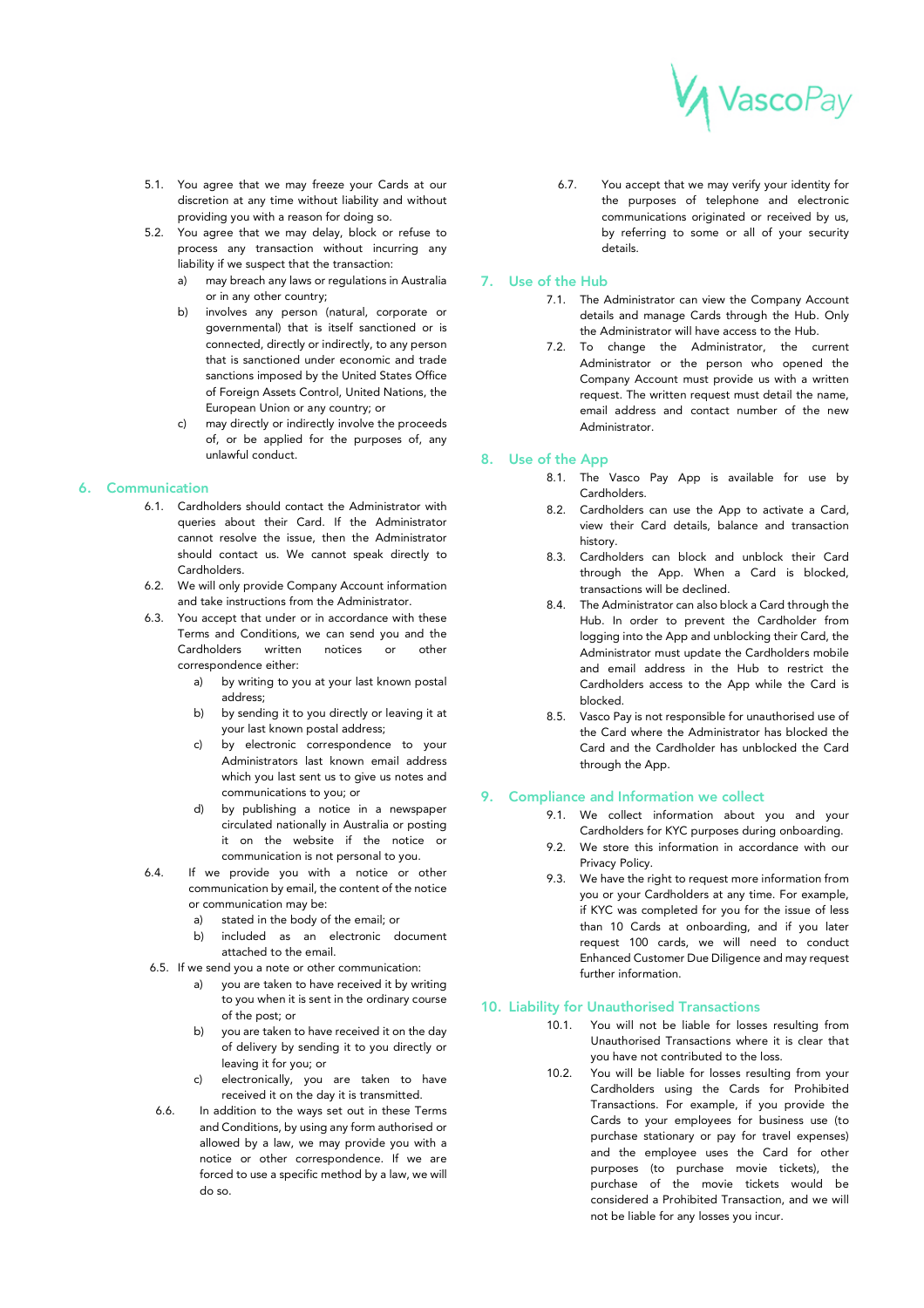

10.3. Please see the Cardholder Terms and Conditions for more information about liability for Unauthorised Transactions.

#### 11. Postage and Cards lost in the mail

- 11.1. All physical Cards will be sent to you by Regular Post unless otherwise specified.
- 11.2. You can request for physical Cards to be sent via Express Post or Courier for an additional cost.
- 11.3. If you do not receive the Cards within 30 days' from the date the Cards are issued, we will reissue the Cards at no additional cost to you, given that the address provided for the original issue of the Cards has not changed.

#### 12. Closing Accounts

- 12.1. You may terminate your Company Account at any time by giving us written notice.
- 12.2. Upon receiving notice to close a Company Account, we will close all Cards connected to the Company Account.
- 12.3. There will be no refund of any fees payable upon the termination of a Company Account for any reason. Your final invoice will be issued within a month of terminating the Company Account.

# 13. Closing Cards

- 13.1. A Card will be immediately terminated if the related Company Account is closed or if your Administrator requests for a Card to be closed.
- 13.2. When a Card is closed, the Monthly Account Fee will be charged for the entire month.
- 13.3. If there are Card Funds available on a Card that is closed, the Card Funds will be refunded to the bank account that was used to load the funds onto the Card.

#### 14. Refunds

Refunds may be given in the following situations:

- 14.1. When a Card is closed, not reissued and Card Funds remains on the Card, the Card Funds will be refunded to your nominated business bank account.
- 14.2. When a refund of balance is requested for an Active Card, a temporary block will be placed on the Card and the balance or portion of the balance can be refunded to your nominated business bank account (this will incur a \$15 fee). The Card will be unblocked once the refund has been successfully transferred to your nominated business bank account.

#### 15. Dispute Resolution Procedure

- 15.1. If you have a complaint, you can contact us via:
	- Phone +61 9158 6047
	- Mail Vasco Pay, PO Box 154, Pyrmont, NSW, 2009, Australia
	- Email help@vascopay.com

We will handle all complaints according to our internal dispute resolution procedure.

15.2. Our dispute resolution procedure requires that we provide an initial response to your complaint within 5 days, with a final response within 30 days. If we are unable to resolve your complaint to your satisfaction after the 30 days, you may be eligible

to escalate the complaint to Australian Financial Complaints Authority (AFCA), an external dispute resolution service.

15.3. The period of 30 days may be extended in exception circumstances or where the Issuer decides to resolve the complaint under the rules of the VISA scheme. If you wish to escalate the complaint, please tell us and we will facilitate referral free of charge.

|       | You may contact the Issuer by:    |
|-------|-----------------------------------|
| Phone | 03 9013 0066                      |
| Mail  | G.P.O Box 171, 380 Bourke Street, |
|       | Melbourne VIC 3000 AUSTRALIA      |
| Email | admin@flexewallet.com             |

You may contact the Issuer's external dispute resolution service by:

| Australian |                               | Financial Complaints Authority |  |
|------------|-------------------------------|--------------------------------|--|
| (AFCA)     |                               |                                |  |
| Phone      | 1800 931 678                  |                                |  |
| Fax        | 03 9613 6399                  |                                |  |
| Mail       | GPO BOX 3, Melbourne VIC 3001 |                                |  |
| Email      | info@afca.org.au              |                                |  |
| Website    | www.afca.org.au               |                                |  |

#### 16. Changing the Terms and Conditions

- 16.1 At our discretion, we may amend these Terms and Conditions (including adding new fees, changes in fees or limitations and the services we offer) by giving you 30 days' notice. In accordance with clause 12, you can close the Card if such changes are not suitable for you.
- 16.2 We will not be in violation of these Terms and Conditions if we take appropriate measures in order to restore or preserve the system or of the Card Fund immediately.

# 17. Liability

17.1. We will not be liable to you or the Cardholder for any loss incurred due to:

- (a) You or the Cardholders providing unclear directions;
	- (b) You providing your Cardholders with incorrect or unclear instructions;
	- (c) Any failure by you or the Cardholder to provide correct information;
	- (d) Any failure due to circumstances outside our reasonable control;
	- (e) Any industrial dispute;
	- (f) Any ATM refusing or unable to accept the Card;
- (g) The manner in which you are told of any failure to accept the Card;<br>Anv indirect, excep
- (h) Any indirect, exceptional or consequential losses;
- (i) Any violation by you or the Cardholder of any legislation, including currency legislation, in the country in which the Card is issued or used;
- (j) Any conflict between you and the supplier of any products or services purchased with the Card;